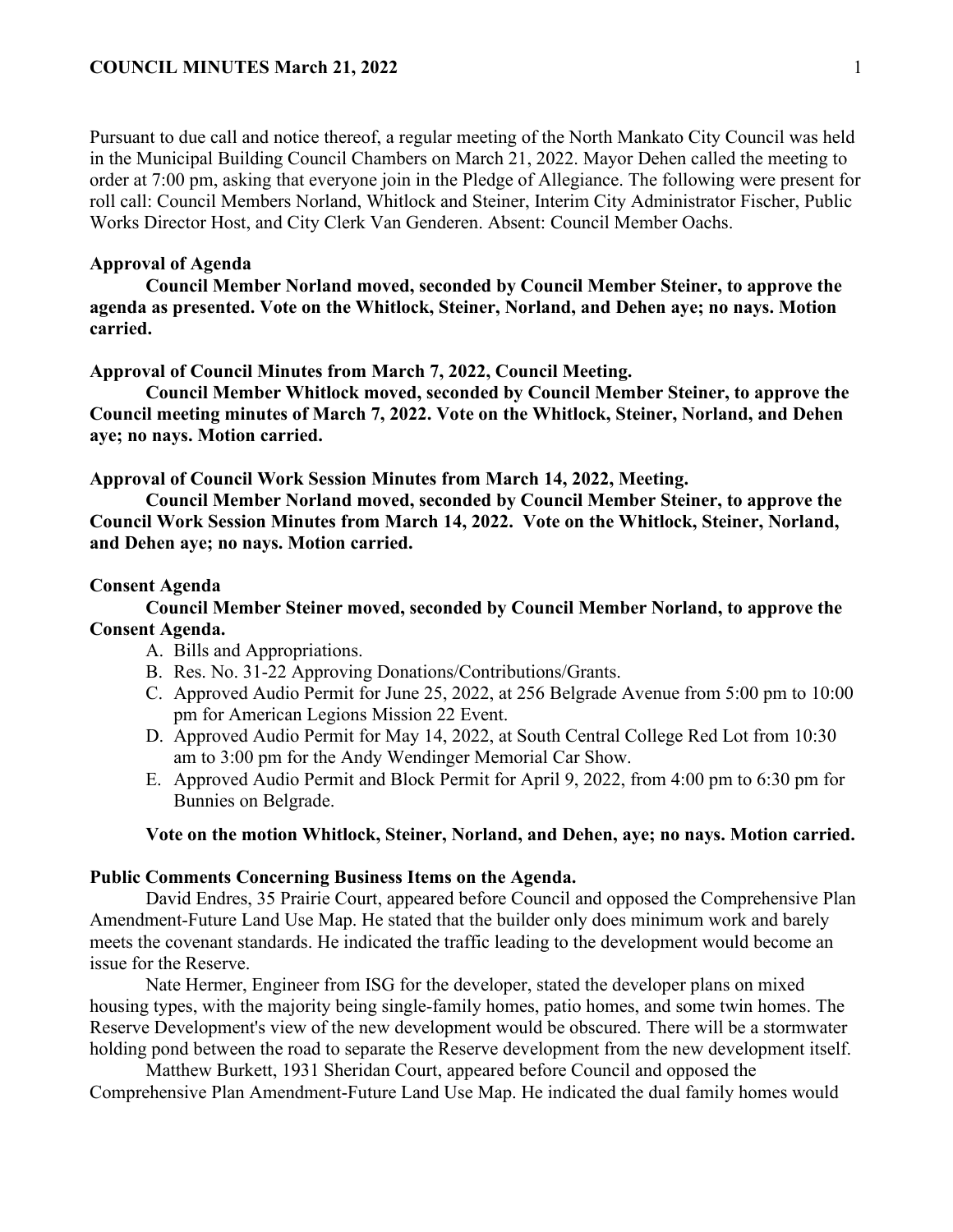not be in line with the original Future Land Use Map and would not be in line with the lifestyle and quality of life the residents of the Reserve want to maintain.

#### **Business Items**

# **Res. No. 32-22 Ordering Preparation of Plans and Specifications Water Treatment Plant No. 2 Filter Rehabilitation Project City Project No. 22-01**

Public Works Director Host appeared before Council and reported the resolution would authorize the drafting of plans and specifications for rehabilitation of the existing two water filters in Water Treatment Plant No. 2. The rehabilitation is included in the 2022/2023 Capital Improvement Plan and is necessary as the filters were last rehabbed in 2002 and are at the end of their life expectancy. The plans and specifications will need to be sent to the Minnesota Department of Health (MDH) for review and approval. It is anticipated that the plans and specifications will be submitted to MDH for approval in late July 2022. Bids would be received and the project awarded in September 2022. Phase 1 work (Filter No. 1) would start around November 1, 2022. Phase 2 work (Filter No. 2) would start around January 1, 2023. All work would be completed, and both filters would be back online by early spring.

**Council Member Norland moved, seconded by Council Member Steiner, to Adopt Res. No. 32-22 Ordering Preparation of Plans and Specifications Water Treatment Plan No. 2 Filter Rehabilitation Project City Project No. 22-01. Vote on the Whitlock, Steiner, Norland, and Dehen aye; no nays. Motion carried.** 

#### **Approve CU-2-22 1620 Commerce Drive-Austin's Auto Repair.**

Interim City Administrator Fischer reported the request is for a Conditional Use Permit to operate an automobile repair business at 1620 Commerce Drive. He reported in 1986, a Conditional Use Permit was issued to Lynn and Darla Austin to operate an automobile repair business at 1620 Commerce Drive. There were five conditions included in the CUP and included that the CUP was not transferrable, no exterior overnight storage of partially dismantled or obviously damaged vehicles or parts, the maintenance of trees to screen the property, no gasoline sold on the premise, and work completed between 10:00 pm and 7:00 am must be performed with the doors shut.

Interim City Administrator Fischer said that normally CUPs are transferable to subsequent owners; however, this one is not. He noted that the Austins are selling the business and property to Matt Ballman, and it is necessary to consider a new CUP based on the change of ownership. Mr. Ballman has reported that the business will operate no different, and there will be no sale of gasoline or vehicles. City staff is recommending the CUP with the following conditions:

- 1. All parts, equipment, and materials shall be stored indoors or within an entirely screened-in area.
- 2. All automobile work shall be performed within an enclosed building.
- 3. There shall be no exterior overnight storage of partially dismantled or obviously damaged vehicles.
- 4. If any repair work is done between the hours of 10:00 pm and 7:00 am, all doors to the building must be shut.
- 5. All vehicles and trailers stored out of doors shall be parked on a hard surface constructed of asphalt or concrete.
- 6. Applicant is required to maintain the existing 15 spruce trees located along the east property line. Should a tree die, applicant is required to replace the tree with a similar species.
- 7. No boats, trailers, campers, or recreational vehicles may be stored out of doors on the property.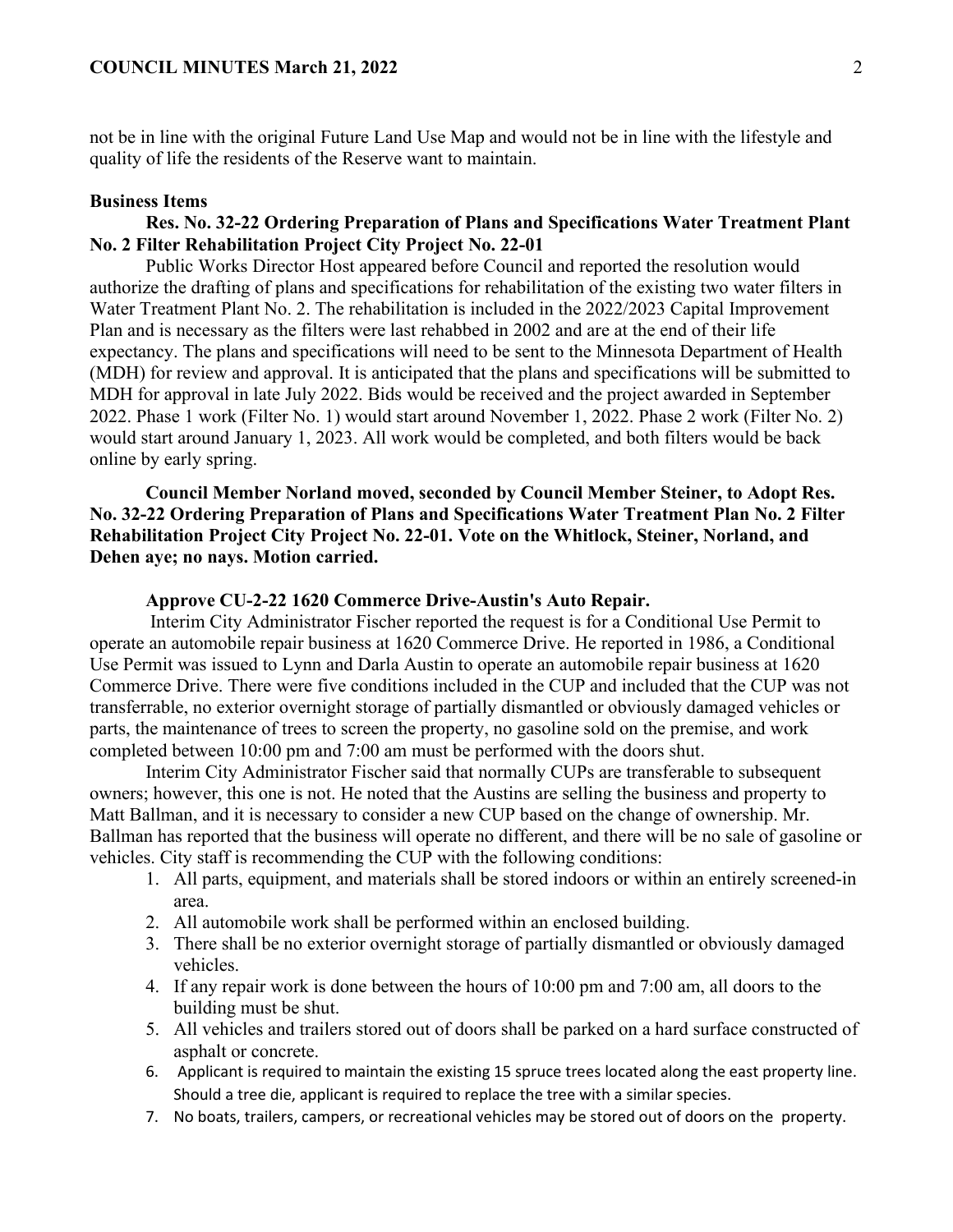### **COUNCIL MINUTES March 21, 2022** 3

He noted the Planning Commission recommends approval of the CUP. Council Member Norland asked about the building to the east of the property. Interim City Administrator Fischer reported the school district owns the building. Mayor Dehen requested clarification on if the CUP is now transferrable. Interim City Administrator Fischer reported that it is transferrable.

# **Council Member Steiner moved, seconded by Council Member Norland, to Approve CU-2-22 1620 Commerce Drive-Austin's Auto Repair. Vote on the Whitlock, Steiner, Norland, and Dehen aye; no nays. Motion carried.**

## **Consider Comprehensive Plan Amendment-Future Land Use Map.**

Interim City Administrator Fischer reported the request by the applicant is to amend the Comprehensive Plan-Future Land Use Map. The owner, Diane Krohn, owns 40 acres of farmland just outside of the City limits. According to the Future Land Use map within the Comprehensive Plan, the property is guided for future Low-Density Residential development when it becomes part of the City. According to the Comprehensive Plan, the Low-Density Residential land use classification is consistent with single-family housing development and R-1, One-Family Dwelling zoning classification.

The applicant is considering the sale of the property to a developer who proposes to construct a combination of single-family homes and two-family homes. Due to the fact that two-family dwelling construction would not be consistent with R-1 zoning, the applicant is requesting an amendment to the Future Land Use Map, which guides the applicant's property from Low-Density Residential to Medium Density Residential.

Property guided as Medium Density is associated with R-2 One-and Two-Family Dwelling or R-3A, Medium density zoning classifications. Permitted uses within these zoning districts include; single-family homes, two-family homes, attached townhomes, and small apartments.

Interim City Administrator Fischer noted that in 2015 when the Future Land Use Map was created, there was no land guided for multi-family housing. He noted the Comprehensive Plan acknowledged that no property was guided for anything but low-density residential, and the Planning Commission and the City Council could consider changing the designation.

Interim City Administrator Fischer reported that the Planning Commission recommended denying the request. Council Member Steiner stated he would support the Planning Commission's recommendations. Council Member Norland commented that the homes that are being proposed look good, and the twin homes also look good, and she would be in support of the amendment. Council Member Whitlock commented that he is for expanding the housing selection in North Mankato but would reject the recommendation based on the residents' comments. Mayor Dehen commented that the traffic issue commented on by the residents would be resolved as the residents of the proposed subdivision would utilize Somerset and would not go into the Reserve. He recognized the residents of the Reserve's concerns about the area not being suited for R-3, but an R-2 designation could be considered. He stated a need for additional housing options in North Mankato's market. Mayor Dehen suggested sending the request back to the Planning Commission to consider only allowing an R-2, not an R-3.

**Council Member Norland moved, seconded by Council Member Steiner, to have the Planning Commission Review the Proposal. Vote on the Whitlock, Steiner, Norland, and Dehen aye; no nays. Motion carried.**